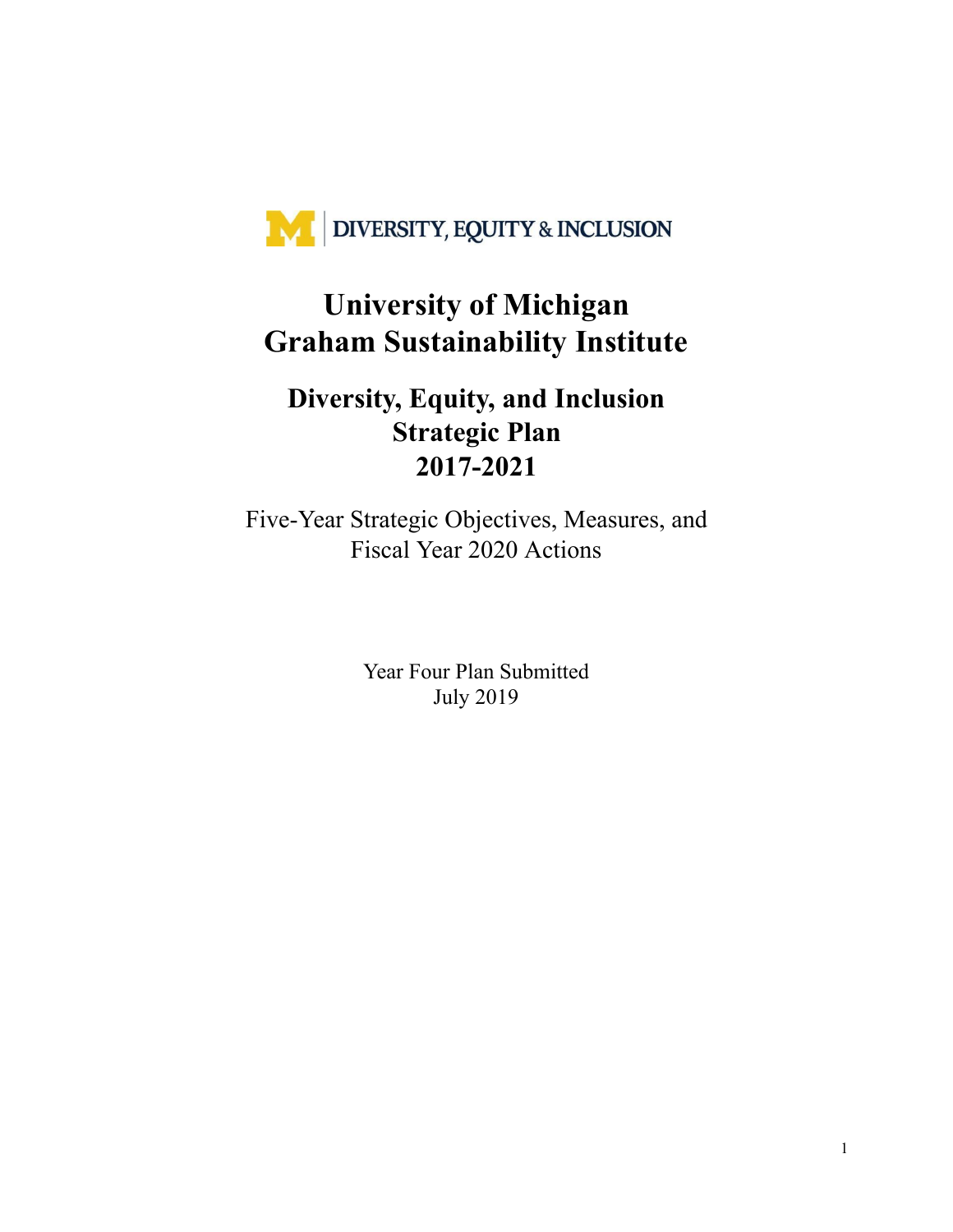# **Graham Sustainability Institute Diversity, Equity, and Inclusion Strategic Plan Five-Year Strategic Objectives, Measures, and FY2020 Actions**

The Graham Institute continues to solicit feedback on this plan from key constituencies. Along with all other schools, colleges, centers and institutes, our revised annual plan must be completed and submitted to the University administration on or before July 10, 2019. All plans will roll up to create the overall U-M Strategic Plan on Diversity, Equity, and Inclusion.

# **I. Diversity Equity and Inclusion Strategic Plan: Overview (no change)**

Diversity is key to individuals flourishing, educational excellence and the advancement of knowledge. It is central to our mission as an educational institution to ensure each member of the community has full opportunity to thrive in our environment. As one of the first universities to admit women in 1870 – to our historic defense of race conscious admission policies at the U.S. Supreme Court in 2003 – the University of Michigan has had a fierce and longstanding commitment to diversity, equity and inclusion. This commitment rests upon our recognition of the history in the United States of racial, ethnic, gender and other discrimination, as well as our understanding that our progress as an institution of higher learning will be enhanced with a vibrant community of people from many backgrounds.

— *Selected text from President Schlissel's Diversity Charge*

#### *Diversity, Equity, and Inclusion Goals:*

- **Diversity:** We commit to increasing diversity, which is expressed in myriad forms, including race and ethnicity, gender and gender identity, sexual orientation, socio-economic status, language, culture, national origin, religious commitments, age, (dis)ability status, and political perspective.
- **Equity:** We commit to working actively to challenge and respond to bias, harassment, and discrimination. We are committed to a policy of equal opportunity for all persons and do not discriminate on the basis of race, color, national origin, age, marital status, sex, sexual orientation, gender identity, gender expression, disability, religion, height, weight, or veteran status.
- **Inclusion:** We commit to pursuing deliberate efforts to ensure that our campus is a place where differences are welcomed, different perspectives are respectfully heard and where every individual feels a sense of belonging and inclusion. We know that by building a critical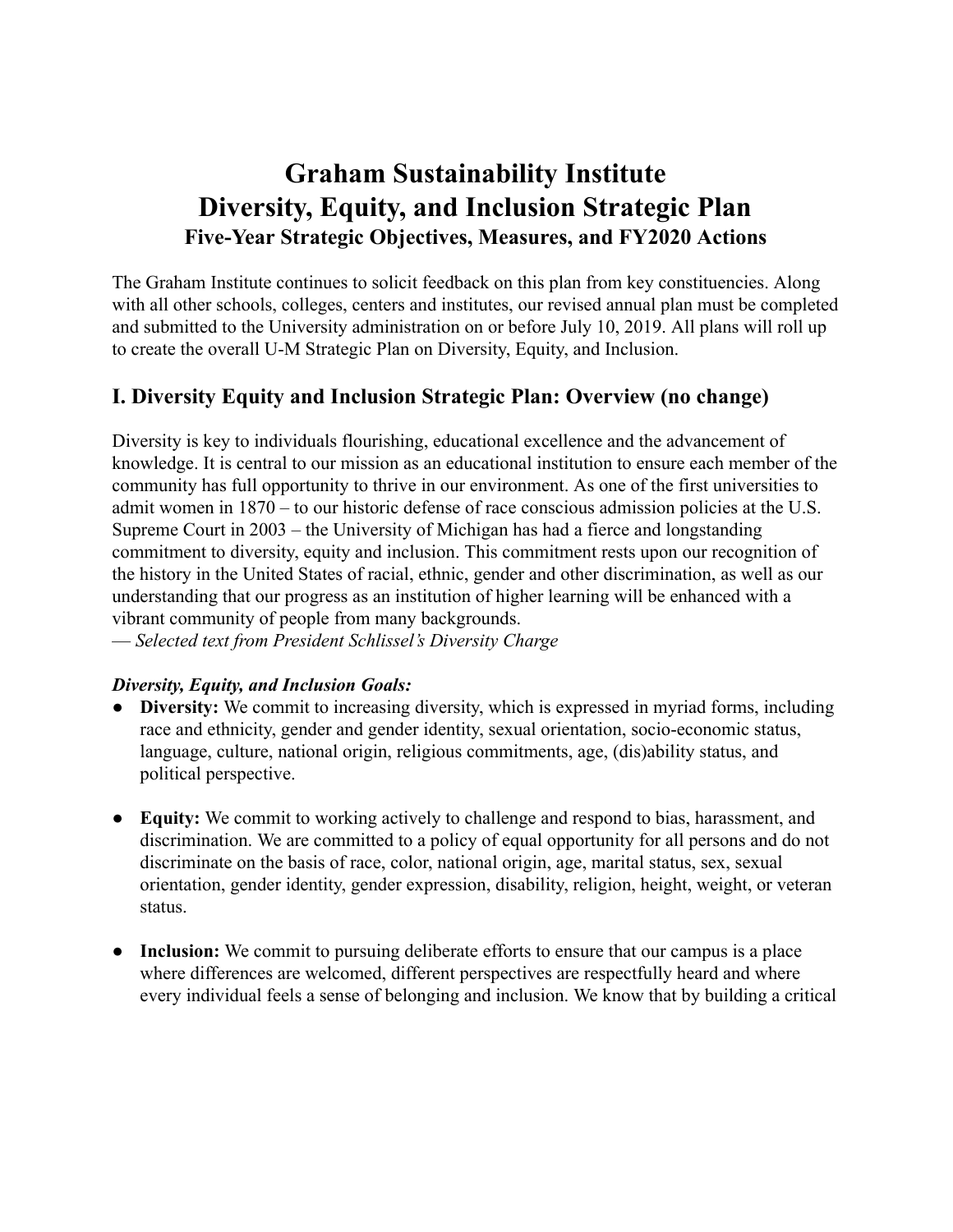

mass of diverse groups on campus and creating a vibrant climate of inclusiveness, we can more effectively leverage the resources of diversity to advance our collective capabilities.

#### *Graham Sustainability Institute Diversity, Equity and Inclusion Statement*

At the Graham Sustainability Institute, our dedication to academic excellence for the public good is inseparable from our commitment to diversity, equity, and inclusion. Our mission of engaging, empowering, and supporting faculty, staff, and students to foster sustainability solutions includes ensuring that each member of our community thrives. We believe that diversity, equity, and inclusion are key to empowerment, and the advancement of sustainability knowledge, learning and leadership.

#### *Graham Institute Mission, Vision and Values — Rationale for Pursuing Actions:*

Diverse perspectives are embedded in our engagement processes, across disciplinary, sectoral and cultural boundaries. In response to the University's renewed commitment, this five-year plan will address how we will ensure that each member of our community has full opportunity to thrive.

We will act with deliberateness and humility as we seek to respect and leverage diversity, ensure equity and promote inclusion. We will examine and learn from the outcomes of our efforts and work to improve them. We will act on our commitment, in accordance with the law, to contribute to a just society and to affirm the humanity of all persons.

## **II. Implementation Highlights and Planning Process Used Year Three (2019) Implementation Summary**

The Graham Institute implemented the Year Three DEI strategic plan in the fiscal year 2019. The Institute continued communicating throughout the year and engaged the U-M community and partners through discussions at meetings, seminars, and other efforts. The Graham diversity website (www.graham.umich.edu/diversity) includes information for faculty, students, staff, and others.

*DEI Integration into Programs & Administrative Efforts:*

- Fellowship, scholarship and grant applications will continue to include an essay question and DEI statement on application materials (e.g., Dow Sustainability Fellows Program).
- Graham Institute human resources (e.g., employment applications), communications (e.g., website, e-news, publications), and faculty outreach efforts will continue to include the DEI statement (e.g., requests for project funding).
- Science outreach & communications for both internal and external audiences will continue to add highlights of engaging a variety of communities and a diverse group of students involved in sustainability scholarship (e.g., new summaries to the Dow Global Impact Series, a new webpage highlighting external partnerships, and new articles about ongoing tribal engagement).

#### **Communication**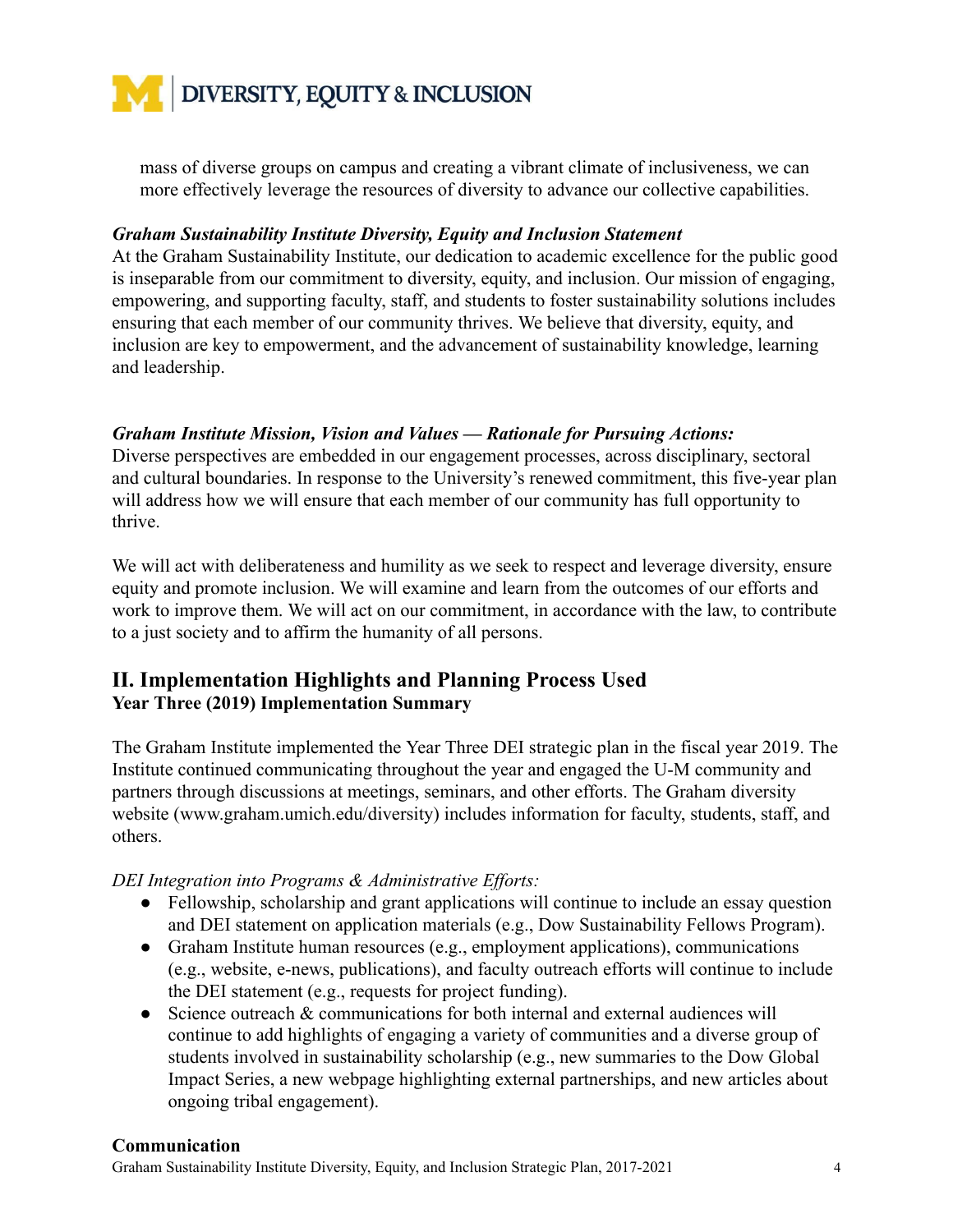

The Graham Institute's DEI communication initiatives will continue to leverage communication about campus-wide efforts through email, social media, articles, summaries, and the Institute's website. Updates about the Graham Institute's progress toward implementing our DEI strategic plan have increased awareness about these resources among Graham staff. Examples include:

- Continuing to review program materials to ensure they address DEI requirements in both student and faculty applications for funding.
- Continuing to consider DEI-related principles when selecting speakers, advisors, and others.

#### **Local and Global Perspectives of DEI & Sustainability**

Since the Graham Institute is a non-degree granting unit and partially supports just one tenured faculty, our efforts are focused on amplifying research and fieldwork relevant to DEI issues, conducted by faculty and students in other schools, colleges, and units addressing engagement with many different local-global communities. Through the Planet Blue Ambassador (PBA) Program, the Graham Institute also focuses on the engagement of the UM community on campus in environmental and social issues. Examples include:

- New activity in the 'Community' section of the PBA training to further highlight social issues related to sustainability. New 'achievement' badges for completing actions on the PBA Dashboard have also been created including a DEI focused badge. These achievements cross cut the 5 key areas of UM's sustainability goals.
- Highlighting Dow Sustainability Fellows Program fieldwork projects such as energy equity in the western upper peninsula of Michigan; access to drinking water in Mexico City and co-developing green space through community engagement in Detroit (see: Dow Global Impact Series)
- The U-M Water Center is leading a team that is developing information for use by community members and leaders as well as local officials in addressing issues related to lead and copper in water under the new Michigan Lead and Copper Rule. The work includes response to frequently asked public health, compliance and municipal/private finance questions, as well as easy to understand infographics and case studies for municipal officials to use in considering funding for private side lead service line replacement. The Water Center worked with community members from Detroit, Flint, Lansing and other communities in southeast Michigan to develop the material.
- The U-M Water Center has been recommended for funding to support the National Estuarine Research Reserve Science Collaborative -- a National Oceanic and Atmospheric Administration (NOAA) program. An important part of the program includes considering opportunities to increase DEI through, for example, communications activities and identification of tools and resources to support applicants to the program.
- The United Nations Sustainable Development Goals include many DEI elements (e.g., equality, justice, etc.) and are incorporated in sustainability research expert profiles and summaries of student-led projects (see, [Faculty Affiliates](http://graham.umich.edu/faculty-affiliates), and [Dow Global Impact](http://sustainability.umich.edu/dow/media/global-impact-series) [Series](http://sustainability.umich.edu/dow/media/global-impact-series)).

## **Events Facilitated for UM Staff and Students**

Take-aways of the following activities include providing staff and students with local-global perspectives Graham Sustainability Institute Diversity, Equity, and Inclusion Strategic Plan, 2017-2021 5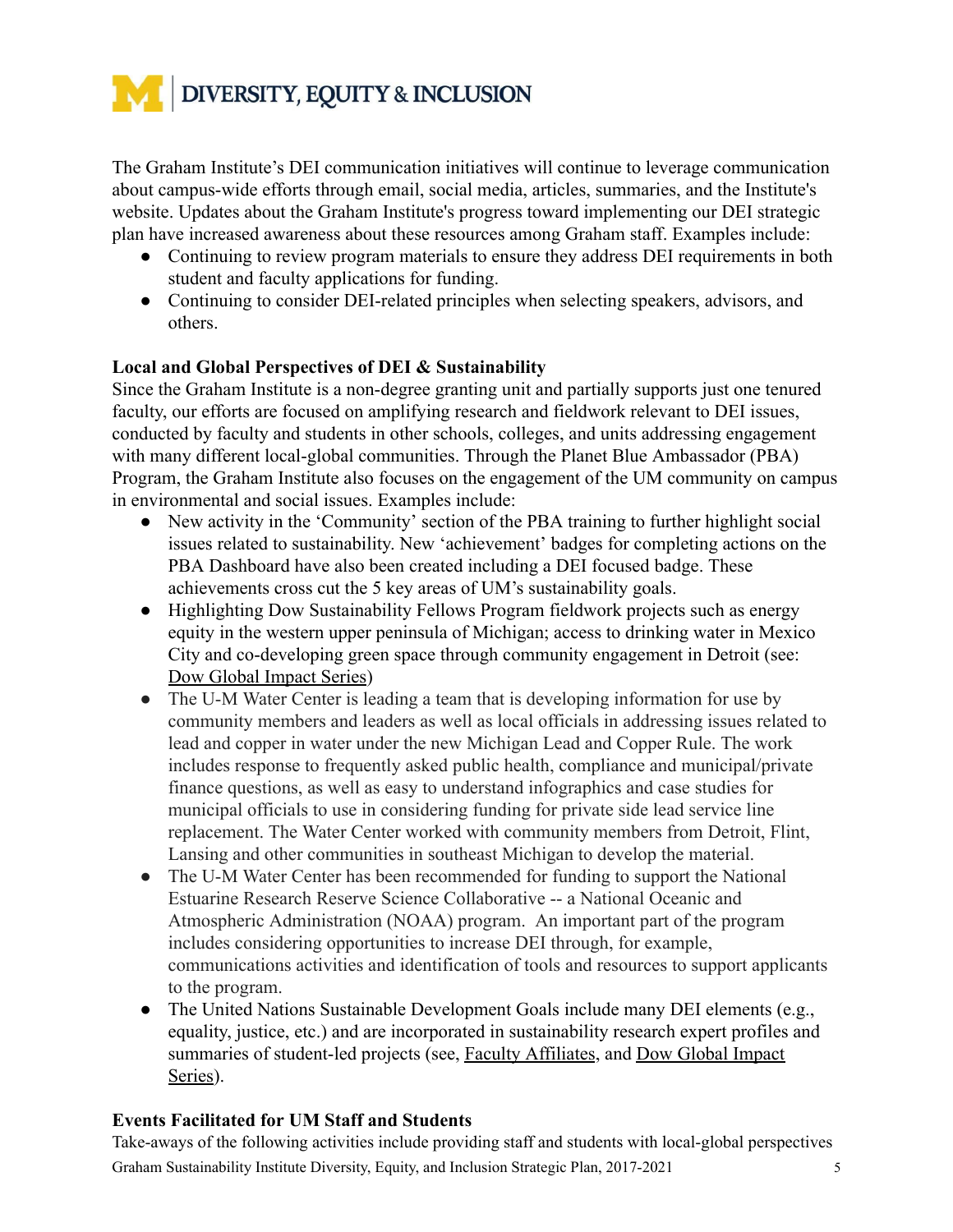

of sustainability, with a focus on engagement and cross-cultural communication. Presenters demonstrated how they actively engaging communities, stakeholders and partners in the work they do and discussed methods of doing this.

August 2018: PBA Workshop conducted by Kelly Jones to discuss sustainability and how to converse across communities to people with different resources available to them. This discussion brought many DEI issues to the forefront of people's minds when discussing sustainability with others.

March 2019: Dow Fellows Community Engagement Skill Session. Led by the Ginsberg Center, Dow Masters and Doctoral Fellows learned about ethical engagement, including Valuing Community Expertise, Collecting & Organizing Community Information, Social Identities, Power and Society, and Privilege.

May 2019: PBA Book Club event to consider "How Culture Shapes the Climate Change Debate" by Dr. Andrew Hoffman. This discussion centered on how essential people are in the route to a sustainable planet and how to engage across cultural barriers.

#### **Student Sustainability Initiative (SSI) board & DEI**

The Graham Institute will continue to provide oversight and guidance for an SSI student leader to focus on DEI and sustainability, as long as Provost support for SSI continues. The SSI Board would like to foster a broadening definition of what sustainability means currently in our world. Traditionally, sustainability is associated with environmentalism efforts, when in reality, sustainability can extend as far as human, economic, or even social impact. Our hope is that the introduction of such a grant will allow students across all disciplines and backgrounds to approach sustainability through their own respective lenses, whether that may be through humanities, social science, arts, culture, etc.

If SSI receives proposals from applicants that do not centralize on sustainability themes, they will encourage applicants to integrate sustainability into proposals. SSI proposes to designate a \$5,000 pool for DEI and Social Sustainability small grants, offered on rolling basis throughout the year. Students may apply for funds of up to \$1,000 for campus-oriented, collaborative, impactful initiatives.

#### **Scholars & Fellows**

*Demonstrating DEI Benefits* : Summarizing data from students, the Institute can demonstrate to potential scholars and fellows applying for funding the connection between sustainability and diversity, equity, and inclusion and the Institute's commitment to promoting discussion, activities and meaningful engagement in this area. Based on the responses, students understand this is important to consider and described what DEI means to them, both personally and professionally. Furthermore, many students recognized that interdisciplinary and diverse teams lead to better results.

#### **Graham DEI Team**

DEI progress in 2019 within the office was not as significant as previous years due to staff turnover and transition at the Graham Institute. Progress with the Graham Institute's DEI plan implementation to date is due to the collaboration among the Graham DEI group (staff, students, Graham Sustainability Institute Diversity, Equity, and Inclusion Strategic Plan, 2017-2021 6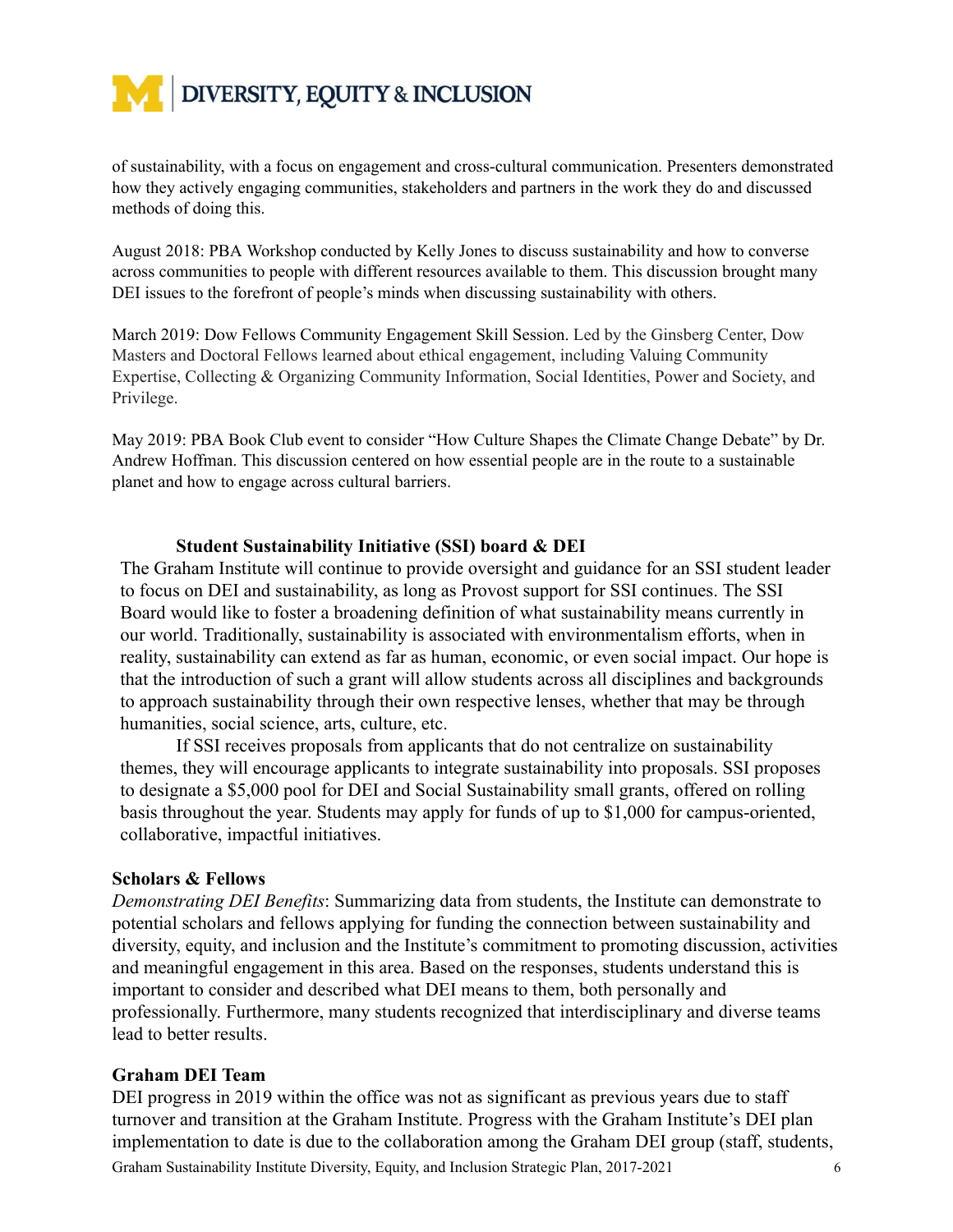

administrators) who established specific activities and metrics, and the DEI group members engaged in implementing the plan. Staff initiatives to implement actions focusing on one-time policy changes or updates to existing policies and communication procedures were completed promptly. These and other efforts contribute to ensuring the Institute is a welcoming climate in which to work, study, and foster collaboration among faculty and a variety of external partners. Although, staff training and fostering discussions about DEI will happen over time.

#### **2019 DEI Planning Team:**

- Margaret Allan, Emerging Opportunities Program Officer
- Andrew Horning, Managing Director
- Kelly Jones, Planet Blue Ambassador Program Coordinator
- Elizabeth LaPorte, Education Program Manager
- Kathryn Melvin, Executive Secretary

#### **Planning Process Summary:**

- *● Summary of Team Charge:*
	- o The Graham DEI Team is responsible for developing DEI plans on behalf of the Graham Institute; seeking feedback from key constituencies; summarizing or gathering summaries of key findings; communicating these findings with others; and, assisting the Graham Administration with measuring progress toward specific goals and activities.
- *● Process used to collect data:*
	- o In-person planning team meetings to discuss strategic plan objectives, actions, successes, challenges, and year two implementation highlights. Contributions to the plan from team members made via Google docs and email
- *Sources of data* :
	- o Graham Diversity Planning Team
	- o Graham Institute Diversity Reports (2013-2016)
	- o U-M Human Resources Information Services
	- o U-M Registrar's Office
	- o U-M Staff Climate Survey & Unit Level data results
	- o Dow Fellows Program activities and student-led project reports
	- o Graham Scholars Program activities and Environment 391 student project reports
	- o Emerging Opportunities Program activities and faculty-led project reports
	- o Water Center Program activities and research team project reports
- *● Process used to analyze data:*
	- o Reviewed, discussed, and summarized data
	- o Reviewed and revised priority goals and actions
- *● Action idea generation activities:*
	- o Individual contributions among planning team and discussion among team about planning documents
- *● Summary of engagement activities:*
	- o Various events and scholarly activities
	- o SSI Board DEI representative will continue
	- o Communication efforts via email, the Graham DEI website, social media, and other sources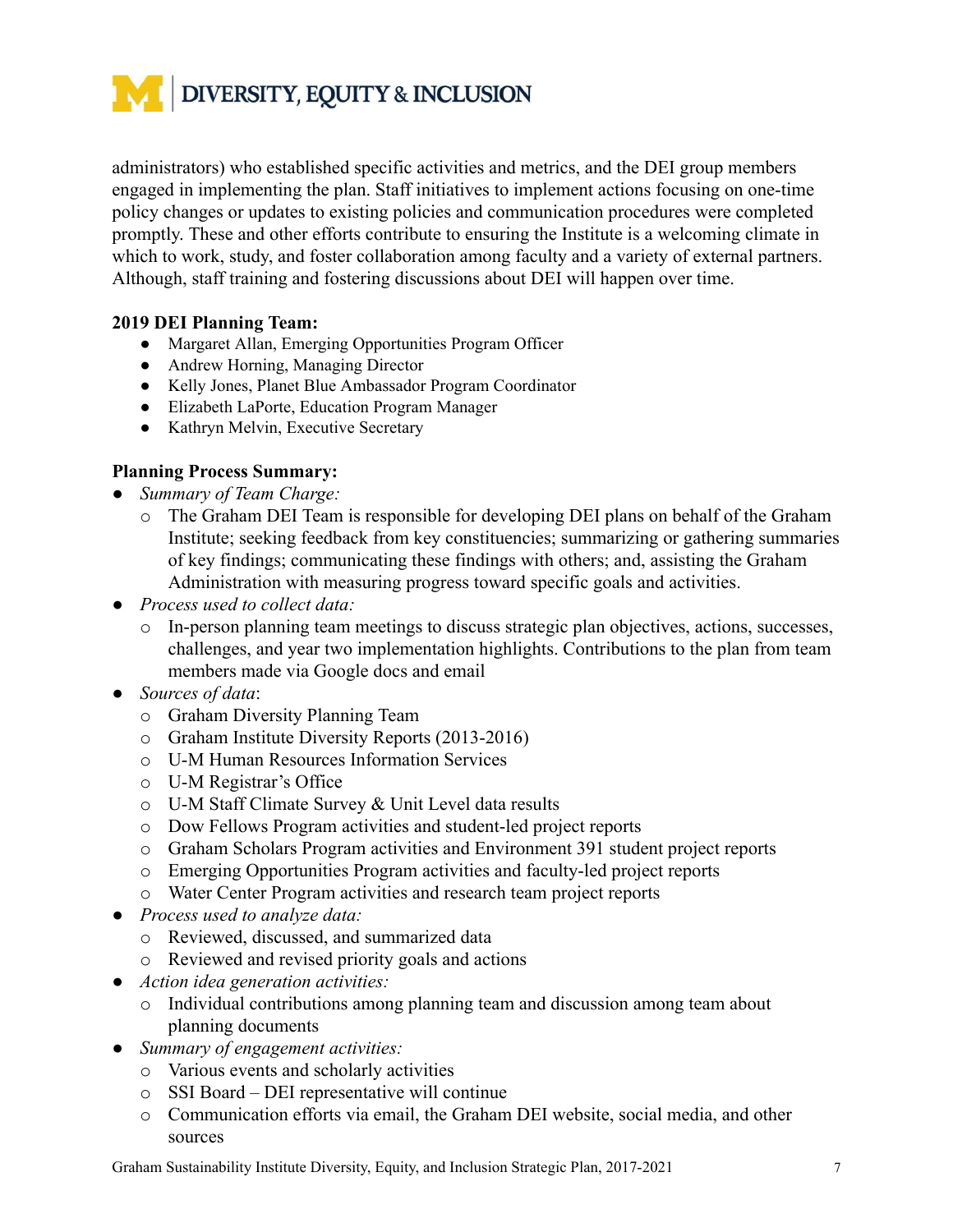

# **III. Data and Analysis: Key Findings**

#### *Summary of Data*

The types of data collected, analyzed and summarized include Graham staff input, Graham Diversity Planning Team input, and Dow Fellows student input. Summary data from engagement activities reflects the overall scope of ideas presented, many of which were incorporated into this plan, as appropriate.

#### *Key Data & Documents:*

- Graham Diversity Team Planning documents
- U-M DEI guidelines and various documents posted on Graham's diversity website ( [www.graham.umich.edu/diversity\)](http://www.graham.umich.edu/diversity))
- Research project examples highlighting projects at the intersection of DEI and sustainability

#### *Trends*

- Continued interest among students to work with communities (internal and external to UM) on diversity, equity, and inclusion issues related to sustainability.
- Continued interest among existing staff to make new staff and students feel welcome and included.

#### *Themes*

- Social justice (e.g., examples of engagement with tribal, low income, and disadvantaged communities locally and globally); in addition to an interest in learning more about bias.
- Interest in ongoing improvement through research, monitoring and assessment.

#### *Key Findings*

The Graham Institute is continuing to integrate DEI into scholarly programs (e.g., Dow Fellows Program and the Graham Sustainability Scholars Program); administrative activities (e.g., job postings, grant and fellowship opportunities); human resources (e.g., staff training); communication efforts to promote engagement in programs, and highlight accomplishments and impacts (e.g., website and publications); and outreach efforts (e.g., Planet Blue Ambassador Program and distribution lists).

The Graham Institute has a positive impact in raising awareness about, and promoting engagement in, the intersection of sustainability and diversity among both internal and external audiences through communication channels that highlight research and student efforts.

The attention to action items in each of the four domain areas demonstrates the Institute's commitment to diversity, equity, and inclusion across programs and key audiences internal and external to the Institute.

# **IV. Strategic Objectives, Measures of Success and Action Plans\***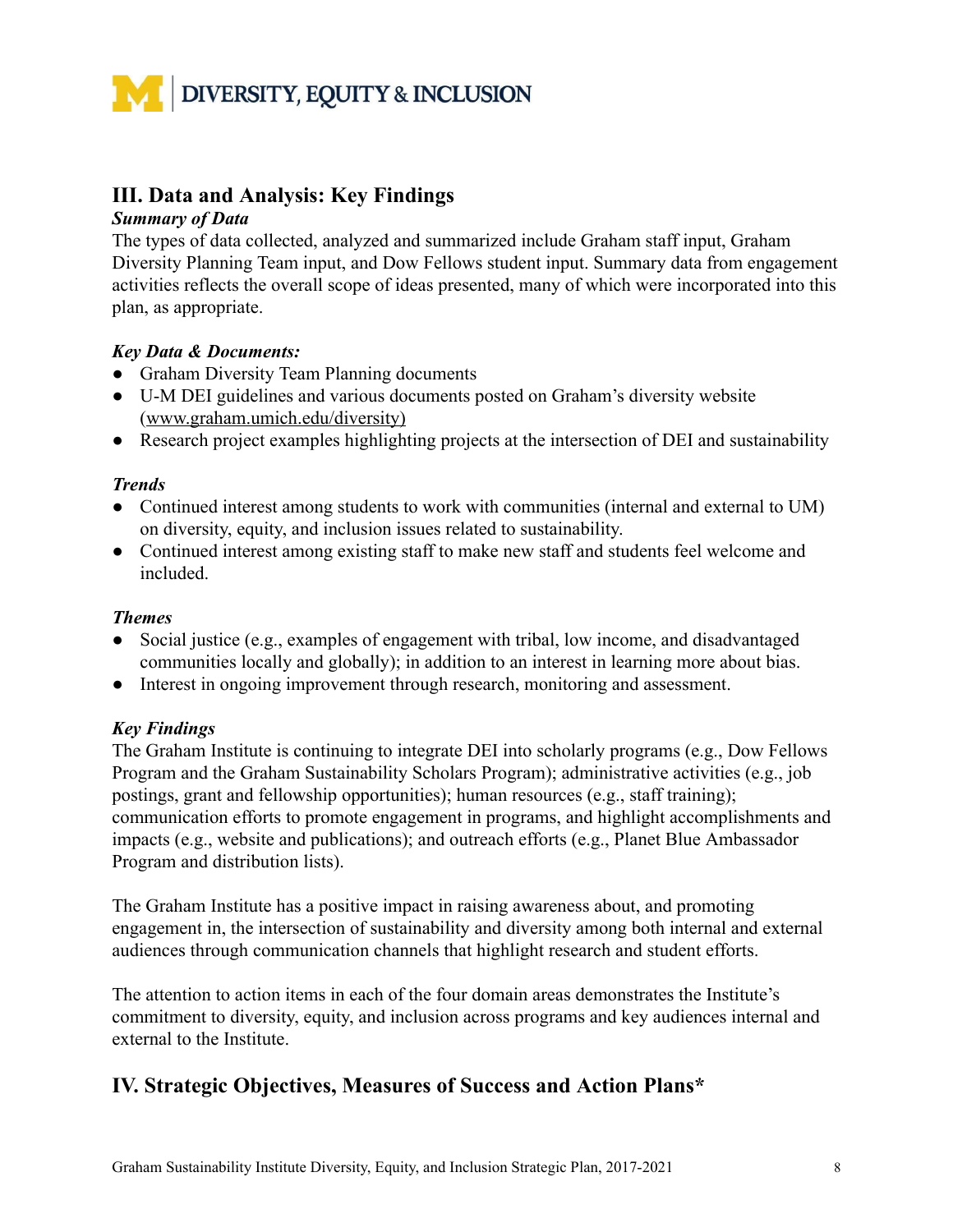

The Graham Diversity Planning Team identified the following objectives and related actions in each of the four domain areas identified by U-M:

- A) Recruitment, Retention and Development
- B) Education and Scholarship
- C) Promoting an Equitable and Inclusive Community
- D) Service

*\*All strategic objectives and related actions will be pursued in accordance with the law and University policy.*

# **A. Recruitment, Retention and Development** *Staff*

#### *Objective:* **Increase awareness of employment opportunities among diverse groups and work toward a more diverse staff in the Graham Institute.**

#### *Measures of Success:*

- *●* Increased awareness and understanding about Graham's commitment to diversity, equity and inclusion among candidates for positions and new staff.
- *●* Improved composition of staff as determined by changes in diversity over time.
- *●* Increased understanding of Graham's commitment to objectives and actions among current staff members.

#### *FY20 Actions – the Graham Institute will:*

- Continue to include the *Graham Institute DEI Statement* on each employment application; distribute information about open positions widely; request candidates share their views on diversity, equity, and inclusion in their cover letters; and allow candidates a minimum of two weeks to apply to opportunities.
- Continue to leverage the U-M an annual staff questionnaire and request unit level data from ODEI to assess awareness about Graham's commitment to diversity, equity and inclusion. Develop summary report on climate within Graham and change over time. (Thus, the Graham Institute will not conduct a separate questionnaire).
- Continue to ensure new employees receive information about DEI resources and opportunities for training.
- Continue to create and maintain a diversity, equity, and inclusion resources section on the Graham Intranet for staff, which includes information about training, inclusive teaching principles, creating inclusive communities, etc.

#### *Primary DEI Goal:* Diversity

*Other applicable domain:* Promoting an Equitable & Inclusive Community

#### *Objective:* **Ensure all staff members have equal opportunity for career advancement and equal access to professional development support.**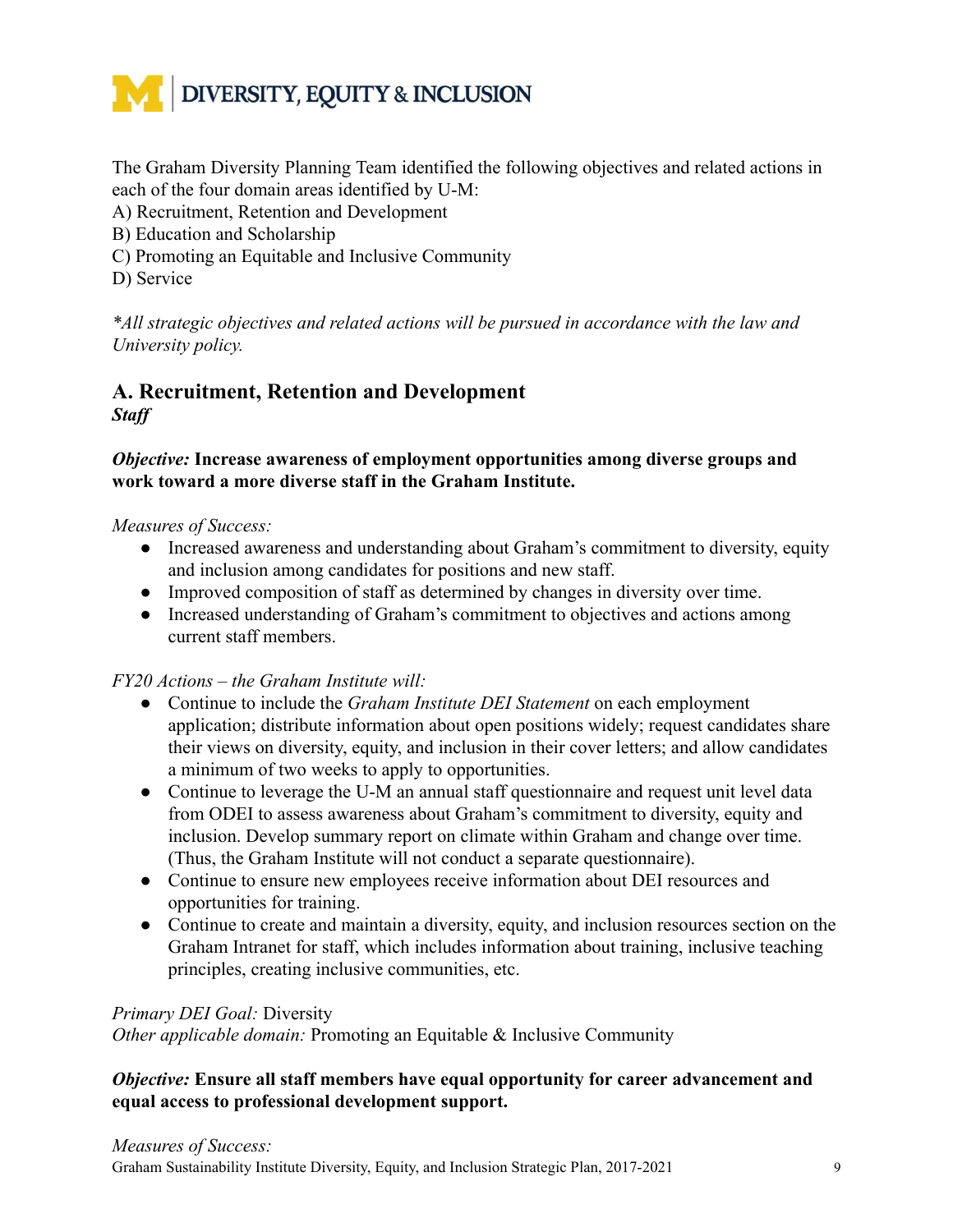

- *●* Increased awareness and understanding about Graham's commitment and support of career advancement and professional development opportunities.
- *●* Increased availability of career advancement opportunities in Graham and staff using professional development support.

#### *FY20 Actions – the Graham Institute will:*

- Continue to encourage staff to participate in at least one professional development opportunity each year.
- *●* Continue to collect and report on professional development training completed by staff.
- Conduct an annual staff questionnaire to assess awareness about Graham's commitment to staff professional development. Develop summary report on climate within Graham and change over time.
- Promote the use of the U-M Career Navigator to learn about career pathways at Graham and throughout U-M.

#### *Primary DEI Goal:* Equity

*Other applicable domain:* Promoting an Equitable & Inclusive Community

#### *Objective:* **Ensure all staff members have a clear understanding of Graham's formal pathway for effective conflict resolution.**

*Measures of Success:*

- *●* Increased awareness and understanding of Graham's policies and procedures regarding conflict resolution.
- *●* Cases of conflicts are handled appropriately and lead to satisfactory resolution.

#### *FY20 Actions – the Graham Institute will:*

● Promote the *Graham Institute Diversity, Non-discrimination and Conflict Resolution Policy and Procedure,* which includes formal pathways for conflict resolution and remind staff about policy annually.

#### *Primary DEI Goal:* Equity

*Other applicable domain:* Promoting an Equitable & Inclusive Community

#### *Objective:* **Increase deliberate efforts to ensure Graham is a place where differences are welcomed, different perspectives are respectfully heard, and where every individual feels a sense of belonging and inclusion.**

#### *Measures of Success:*

*●* Increased awareness and understanding about Graham's efforts to increase inclusion among staff.

#### *FY20 Actions – the Graham Institute will:*

- Check-in with new staff at six months (supervisor and HR).
- Continue encouraging staff to participate in staff socials and regular staff meetings.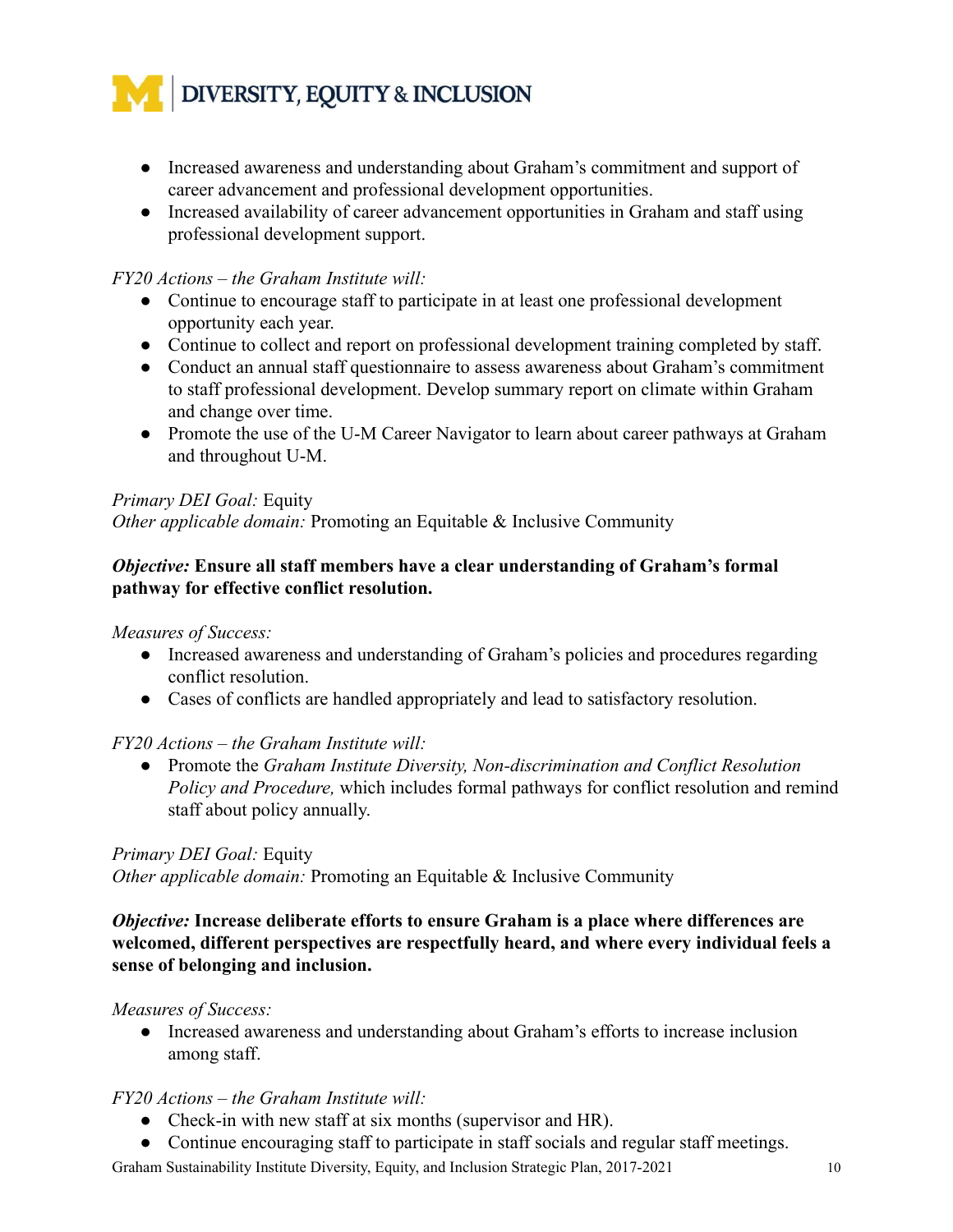# DIVERSITY, EQUITY & INCLUSION

- Continue to ensure existing staff and faculty receive ongoing diversity training and skill building by dedicating at least one monthly staff meeting each year to focus on issues of diversity, equity, and inclusion (e.g., trainings, skill building, reflections, etc.) and encourage ongoing discussion via staff meetings, social events, and informal interactions.
- Continue to create and distribute resource materials on how to facilitate diverse and inclusive meetings and events.
- Continue to leverage the U-M an annual staff climate questionnaire and review unit level data from ODEI to assess awareness about Graham's commitment to diversity, equity and inclusion. Develop summary report on climate within Graham and change over time. (The Graham Institute will not conduct a separate questionnaire.)
- Continue to encourage supervisors/managers to practice engaged leadership and provide regular feedback to staff throughout the year (e.g., acknowledging accomplishments, noting possible improvement, evaluating priorities, etc.).
- Continue to encourage staff to engage in self-assessment (e.g., identify areas of strengths and potential improvement) to strengthen professional relationships and excel at collaborative efforts.

## *Primary DEI Goal:* Inclusion

*Other applicable domain:* Promoting an Equitable & Inclusive Community

#### *Students*

#### *Objective:* **Increase awareness of scholarship and fellowship opportunities among diverse groups, and work toward a more diverse student body in Graham programs.**

#### *Measures of Success:*

- *●* Increased awareness and understanding about Graham's commitment to diversity, equity and inclusion among applicants for scholarships and fellowships.
- *●* Improved composition of students engaged in Graham-administered programs as determined by changes in diversity over time.
- *●* Increased understanding of Graham's objectives and actions among current students.

## *FY20 Actions – the Graham Institute will:*

- Continue to include a brief essay question focused on diversity and inclusion on each application for educational programs, grants, scholarships, and internships, and distribute information about these opportunities widely.
- Continue to i nclude the *Graham Institute DEI Statement* on all applications.
- Continue to support student engagement in DEI issues relevant to sustainability efforts.
- Continue to review education program recruitment language annually to ensure it is inclusive of wide-ranging and diverse perspectives, related to sustainability.
- Continue to leverage U-M student data to monitor and assess and change over time.

## *Primary DEI Goal:* Diversity

*Other applicable domain:* Promoting an Equitable & Inclusive Community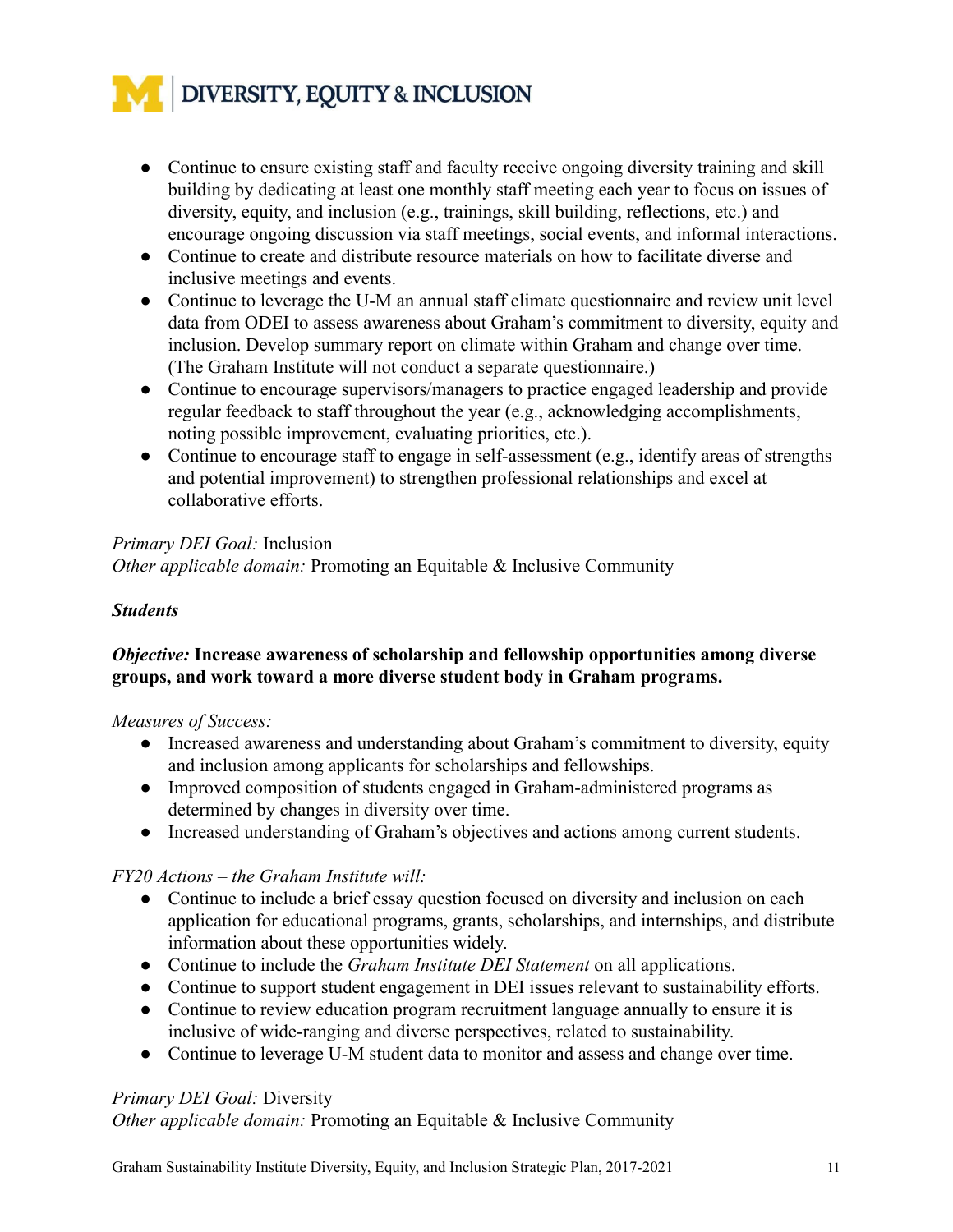

#### *Objective:* **Increase awareness of student employment opportunities among diverse groups and work toward a more diverse staff in the Graham Institute.**

#### *Measures of Success:*

- *●* Continue to increase awareness and understanding about Graham's commitment to diversity, equity and inclusion among candidates for new student staff positions.
- *●* Continue to improve the composition of student staff, as determined by changes in diversity over time.
- *●* Continue to increase understanding of and commitment to Graham's objectives and actions among current student staff members.

#### *FY20 Actions – the Graham Institute will:*

**●** Continue to include the *Graham Institute Diversity, Equity and Inclusion Statement* on each student employment application; distribute information about open positions widely; request candidates share their views on diversity, equity, and inclusion in their cover letters; and allow candidates a minimum of two weeks to apply to opportunities.

#### *Primary DE&I Goal:* Diversity

*Other applicable domain:* Promoting an Equitable & Inclusive Community

#### *Objective:* **Ensure students have a clear understanding of Graham's formal pathway for effective conflict resolution.**

#### *Measures of Success:*

- *●* Continue to increase awareness and understanding about Graham's policies and procedures regarding conflict resolution.
- *●* Continue to ensure cases of conflicts are handled appropriately and lead to satisfactory resolution.

#### *FY20 Actions – the Graham Institute will:*

● Continue to promote the *Graham Institute Diversity, Non-discrimination and Conflict Resolution Policy and Procedure,* which includes formal pathways for conflict resolution and remind students about policy annually via email.

*Primary DEI Goal:* Equity *Other applicable domain:* Promoting an Equitable & Inclusive Community

#### *Faculty, Alumni and External Partners*

#### *Objective:* **Increase awareness of leadership opportunities among diverse groups and work toward more diverse advisory bodies engaging with and advising the Graham Institute.**

#### *Measures of Success:*

*●* Increased awareness and understanding about the Graham Institute's commitment to DEI among prospective advisory board members.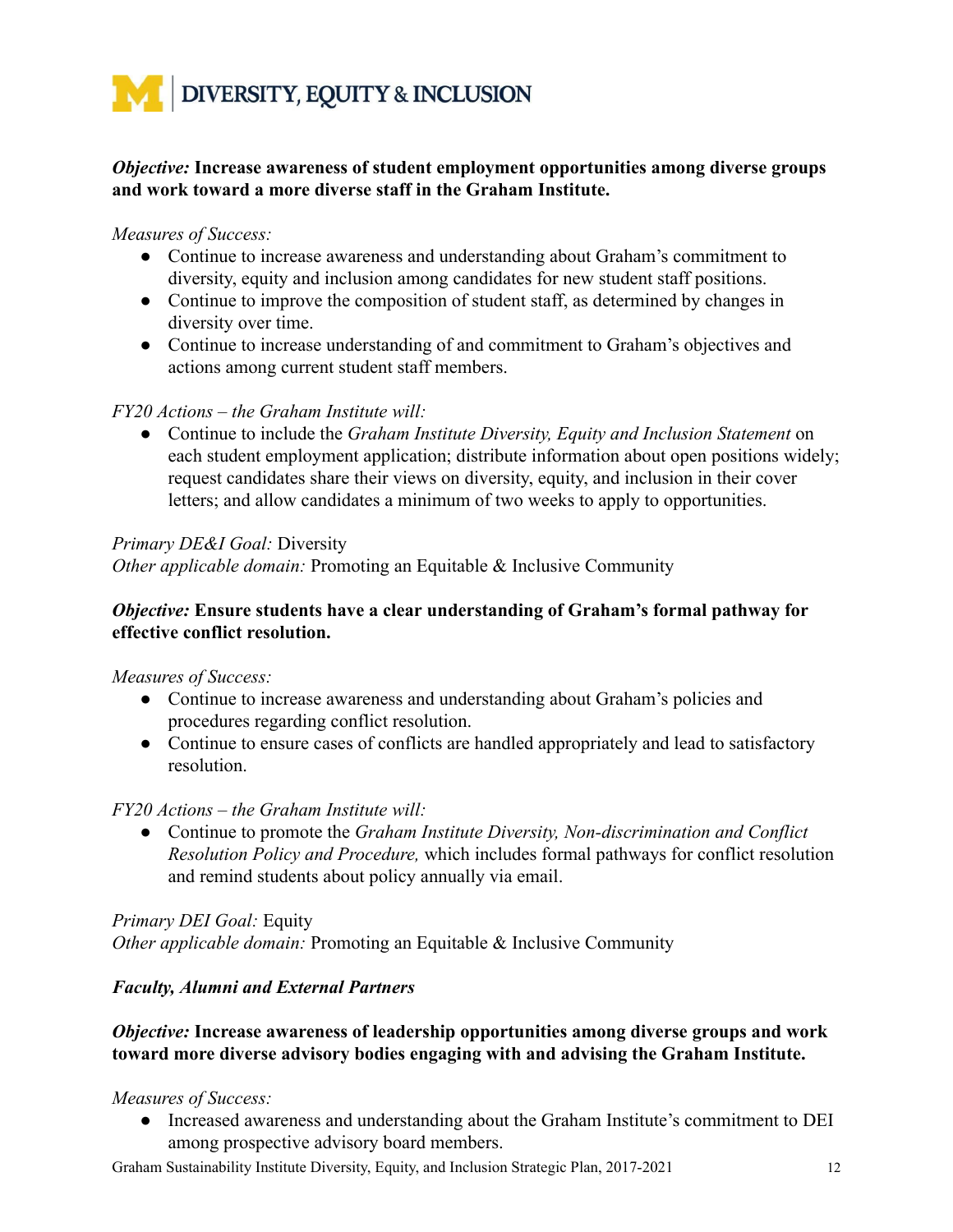

*●* Improved composition of advisory boards as determined by changes in diversity over time.

#### *FY20 Actions – the Graham Institute will:*

- Continue to include the *Graham Institute DEI Statement* on each invitation to serve on Institute and Center advisory boards; use current board member networks to assist with increasing diverse board representation; and, distribute information about board positions widely.
- Continue to monitor climate within Graham and change over time, and assess diverse representation.

#### *Primary DE&I Goal:* Diversity

*Other applicable domain:* Promoting an Equitable & Inclusive Community

# **B. Education and Scholarship**

#### *Students*

#### *Objective:* **Integrate diversity, equity, and inclusion into scholarly programs and curricula.**

*Measures of Success*

- *●* Increased awareness about the Graham Institute's commitment to diversity, equity and inclusion among students engaged in educational programs.
- *●* Discussions about diversity, equity and inclusion issues related to sustainability occur in formal institute programming.
- *●* Development and availability of sustainability curricula demonstrating best practices for addressing diversity, equity and inclusion issues.

*FY20 Actions – the Graham Institute will:*

- Continue to create additional resources that highlight the intersection of diversity, equity, and inclusion and sustainability through the Institute's initiatives.
- Encourage students to participate in ongoing diversity programming offered by schools/colleges and others (e.g., Common Ground, Ginsberg, etc.) and encourage ongoing discussion via meetings, social events, and informal interactions.
- Continue to support a DEI student position on the Student Sustainability Initiative (SSI) board with responsibility for leading ongoing campus-wide DEI efforts and serve on Graham's DEI planning team, depending on Provost support (transition from Eco Equity to PBSIF grants, pending approval).
- Conduct an annual student questionnaire to assess awareness about Graham's commitment to integrating diversity, equity and inclusion into scholarly programs and curricula.
- Include specific questions about assessing DEI as part of annual student program assessments.
- Leverage the U-M data, as available to assess campus climate overall. (The Graham Institute will not conduct a separate questionnaire.)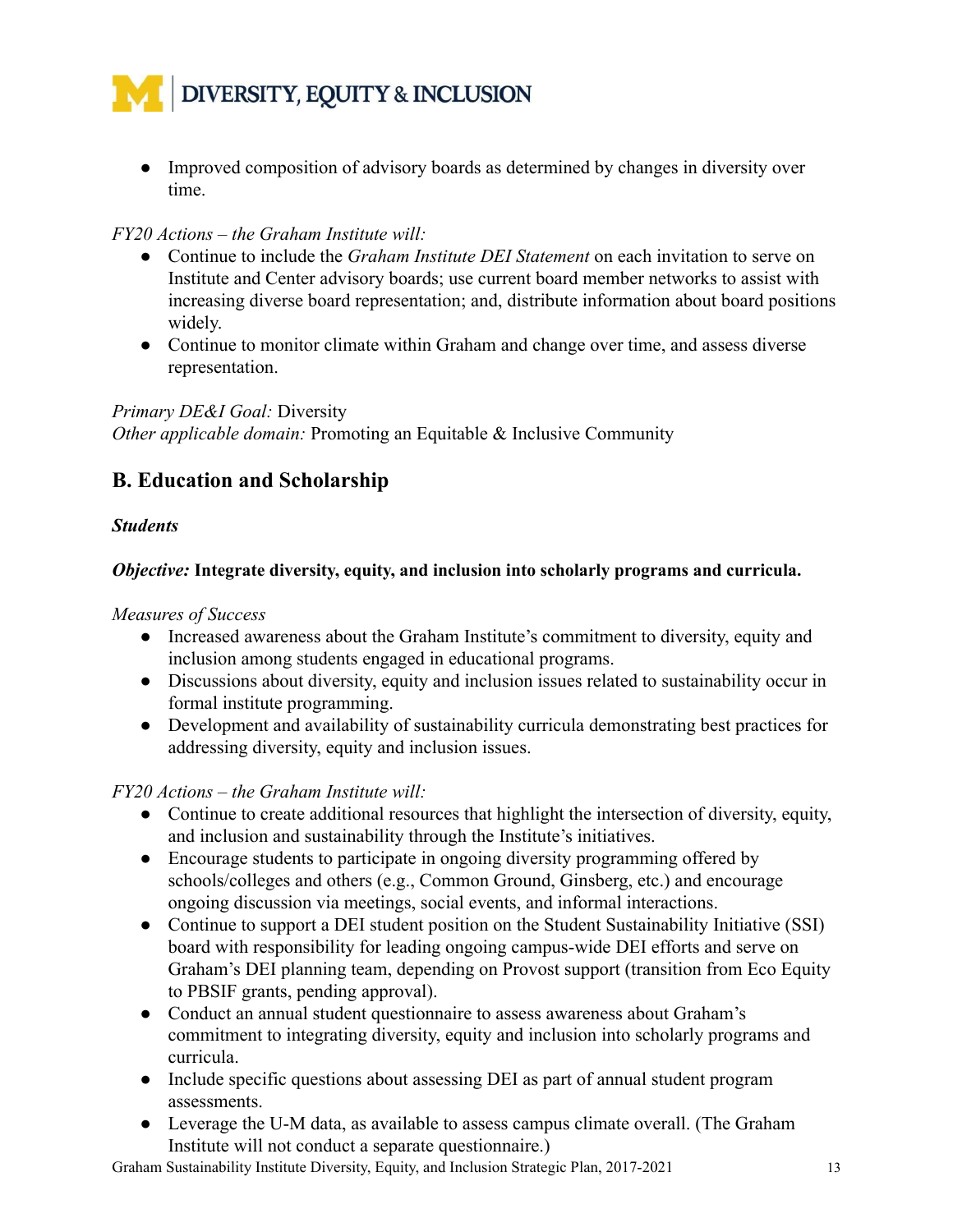

#### *Primary DEI Goal:* Diversity

*Other applicable domain:* Promoting an Equitable & Inclusive Community

#### *Faculty & Staff*

#### *Objective:* **Integrate diversity, equity, and inclusion into scholarly programs and curricula.**

#### *Measures of Success*

- *●* Increased awareness and understanding about the Graham Institute's commitment to diversity, equity and inclusion among faculty and staff engaged in educational programs.
- *●* Discussions about diversity, equity and inclusion issues related to sustainability occur in formal institute programming.
- *●* Development and availability of new sustainability curricula demonstrating best practices in addressing diversity, equity and inclusion issues.

#### *FY20 Actions – the Graham Institute will:*

- Continue to instruct faculty and staff to foster discussions about how DEI may enhance fieldwork, engagement with practitioners and stakeholders, and student experiences.
- Leverage the U-M questionnaire data to assess awareness of DEI among faculty and staff. (The Graham Institute will not conduct a separate questionnaire.)
- Develop summary report on climate within Graham and change over time.

#### *Primary DEI Goal:* Diversity

*Other applicable domain:* Promoting an Equitable & Inclusive Community

# **C. Promoting an Equitable and Inclusive Community**

#### *Staff and Students*

#### *Objective:* **Actively communicate messages about diversity, equity and inclusion; promote opportunities to engage in sustainability and diversity; and, increase the diversity of the Graham community and affiliates.**

*Measures of Success:*

- Inclusion of the *Graham Institute DEI Statement* in key publications is noted by a variety of constituents.
- Participants involved in planning rate the process positively and future iterations of the diversity strategic plan are received favorably.

#### *FY20 Actions – the Graham Institute will:*

● Include the *Graham DEI Statement* prominently in key publications (e.g., website, annual report, and funding opportunities).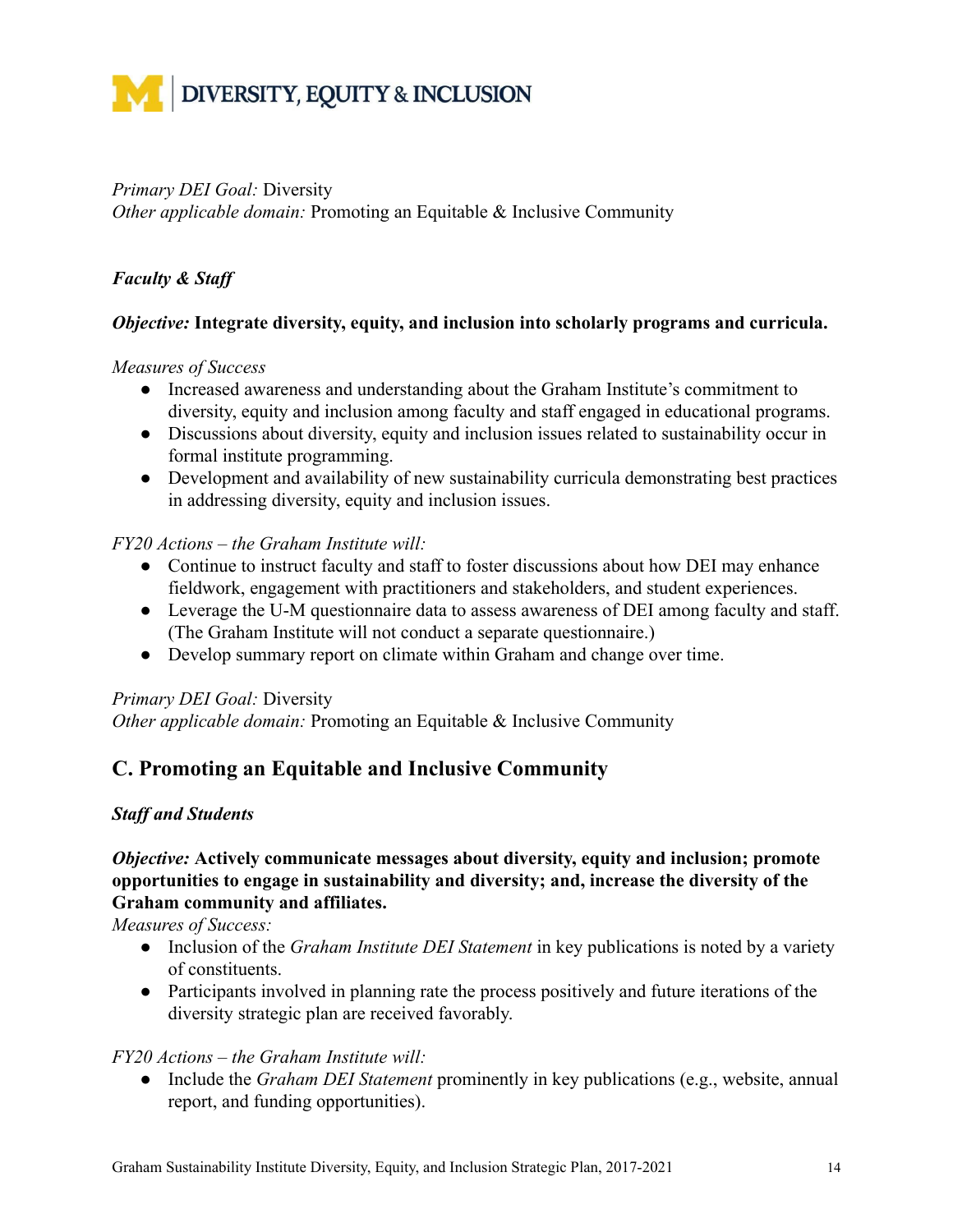

- Continue to solicit staff and student responses about the diversity strategic plan; Graham Diversity Planning Team will review comments and incorporate changes as appropriate into future iterations of strategic plan.
- Continue to schedule meetings to review and discuss the Graham DEI plans, goals and activities with students and staff.
- Continue to enhance the Planet Blue Ambassador Training Community module to foster deeper engagement in the intersection of diversity, equity, inclusion and sustainability.
- Continue to support student-initiated efforts to address issues of DEI as they relate to sustainability programs across campus.
- Continue to monitor and assess climate within Graham and change over time.

#### *Primary DEI Goal:* Inclusion

*Other applicable domain:* Education and Scholarship and Recruitment, Retention and Development

*Objective:* **Educate our community on sexual harassment and misconduct prevention in an effort to promote a safe and supportive environment for all members to work, learn, and thrive.**

*FY20 Actions – the Graham Institute will:*

● Support unit-level participation in mandatory training.

#### *Primary DEI Goal:* Inclusion

*Other applicable domain:* Diversity

#### *Faculty, Alumni and External Partners*

*Objective:* **Actively communicate messages about diversity, equity and inclusion; promote opportunities to engage in sustainability and diversity; and, increase the diversity of the Graham community and affiliates.**

#### *Measures of Success:*

- Inclusion of the *Graham Institute Diversity, Equity and Inclusion Statement* in key publications is noted by a variety of constituents.
- Participants involved in planning rate the process positively and future iterations of the diversity strategic plan are received favorably

#### *FY20 Actions – the Graham Institute will:*

- Continue to include the *Graham Institute DEI Statement* prominently in key publications (website, annual report, funding opportunities, program description, etc.).
- Continue to annually share plan updates and progress with, and request feedback from, key advisory bodies composed of U-M faculty and external partners.
- Continue to monitor and assess climate within Graham and change over time.

#### *Primary DEI Goal:* Inclusion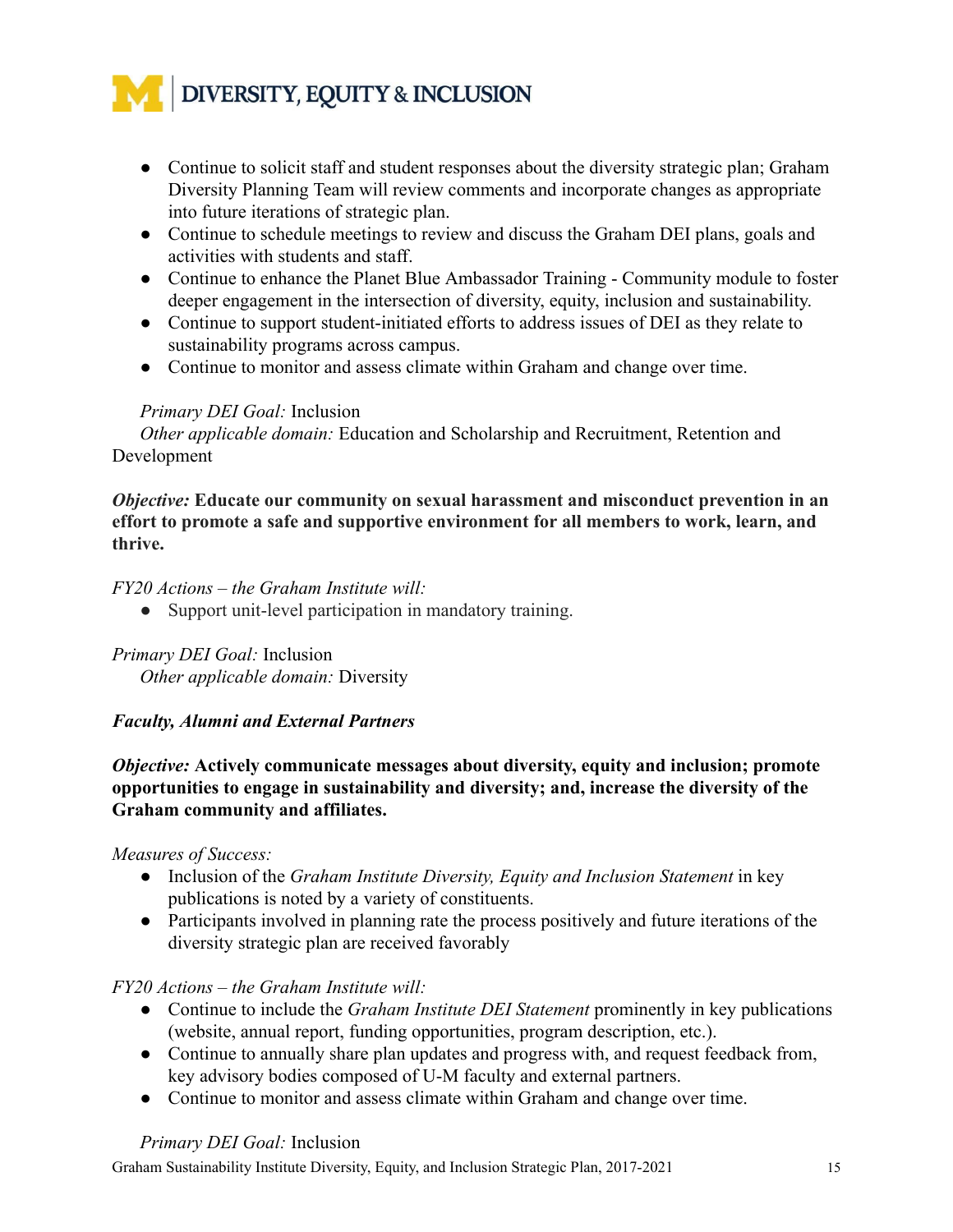# **DIVERSITY, EQUITY & INCLUSION**

*Other applicable domain:* Education and Scholarship and Recruitment, Retention and Development

# **D. Service**

*Staff*

#### *Objective:* **Identify and implement communication methods to increase diversity, equity and inclusion in key publications, program promotional efforts, and daily activities.** *Measures of Success:*

- *●* Distribution methods and lists for news, job, and funding opportunities include organizations committed to a policy of equal opportunity for all persons, including those that address issues of race, color, national origin, age, marital status, sex, sexual orientation, gender identity, gender expression, disability, religion, height, weight, or veteran status [based on the UM non-discrimination statement].
- Websites managed by the Graham Institute reflect messages of diversity, equity and inclusion, are ADA accessible, and include images that are a reflection of our commitment to inclusivity.

#### *FY20 Actions – the Graham Institute will:*

- Continue to convey the Institute's sustainability vision for the future by incorporating diversity, equity, and inclusion into the Institute's mission.
- Continue to collect information to develop a broader, more comprehensive distribution list. Graham leaders and staff will add diverse groups and centers to distribution lists to broaden engagement.
- Continue to include both written and visual information about the Graham Institute's commitment to diversity, equity and inclusion in communication and public outreach efforts, including the website, presentations, and other promotional tools, and specifically include the *Graham Institute DEI Statement* in Graham communications and outreach tools.
- Continue to communicate how the Graham Institute and partners are making a difference in sustainability knowledge, learning and leadership by selecting key projects/initiatives that fit the lens of DEI, and highlight these through outreach efforts.
- *●* Continue to implement better distribution methods to include a comprehensive list of organizations committed to a policy of equal opportunity for all persons, including those that address issues of race, color, national origin, age, marital status, sex, sexual orientation, gender identity, gender expression, disability, religion, height, weight, or veteran status; and update lists annually.
- *●* Continue to implement a marketing and outreach plan to promote the use of the enhanced Planet Blue Ambassador Community module demonstrating diversity and inclusion in sustainability activities.
- Continue to leverage the U-M DEI public campaign, led by the President and Provost, which positions diversity and an inclusive campus climate as core values of the U-M (General Recommendations, Office of the Provost, Committee on Diversity, Equity and Inclusion, 13 recommendations).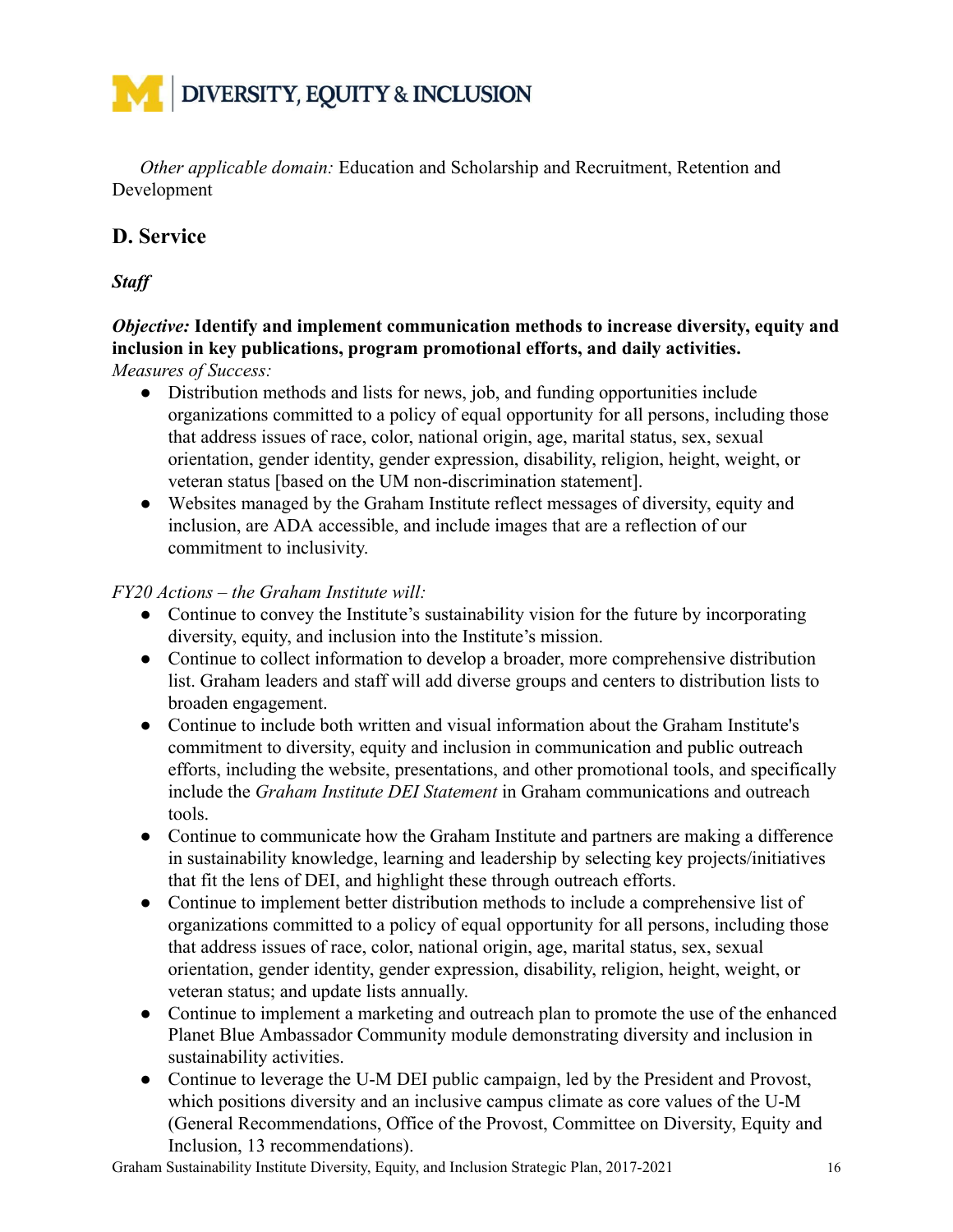

- Continue to raise awareness about the intersection of DEI and sustainability.
- Continue to monitor and assess climate within Graham and change over time.

*Primary DEI Goal:* Inclusion *Other applicable domain:* Diversity

#### *Students, Faculty, Alumni and External Partners*

*Objective:* **Identify and implement communication methods to increase diversity, equity and inclusion in key publications, program promotional efforts, and daily activities.** *Measures of Success:*

*●* Distribution methods and lists for news, job, and funding opportunities include organizations committed to a policy of equal opportunity for all persons, including those that address issues of race, color, national origin, age, marital status, sex, sexual orientation, gender identity, gender expression, disability, religion, height, weight, or veteran status.

#### *FY20 Actions – the Graham Institute will:*

- Continue to convey the Institute's sustainability vision for the future by incorporating DEI into the Institute's mission.
- *●* Continue to implement better distribution methods to include an inclusive list of organizations committed to a policy of equal opportunity for all persons, including those that address issues of race, color, national origin, age, marital status, sex, sexual orientation, gender identity, gender expression, disability, religion, height, weight, or veteran status; and update lists annually.
- *●* Continue to monitor and assess climate within Graham and change over time.

*Primary DEI Goal:* Inclusion *Other applicable domain:* Diversity

#### **V. Goal-related Metrics – Graham Institute measures tracked over time University wide Metrics:**

With regard to the three goals of the Strategic Plan, U-M will track and publish overall metrics relating to the three goals. Items under discussion for these university-wide, goal-related metrics include:

- Diversity: Makeup of freshman class, diversity of faculty at all levels, diversity of staff, diversity of workforce overall, diversity of students overall, completion rates for all students at all levels.
- Equity: Number of reported incidents, reports on adverse impacts.
- Inclusion: Results on U-M climate measures of faculty, staff and students.

#### **Graham Metrics:**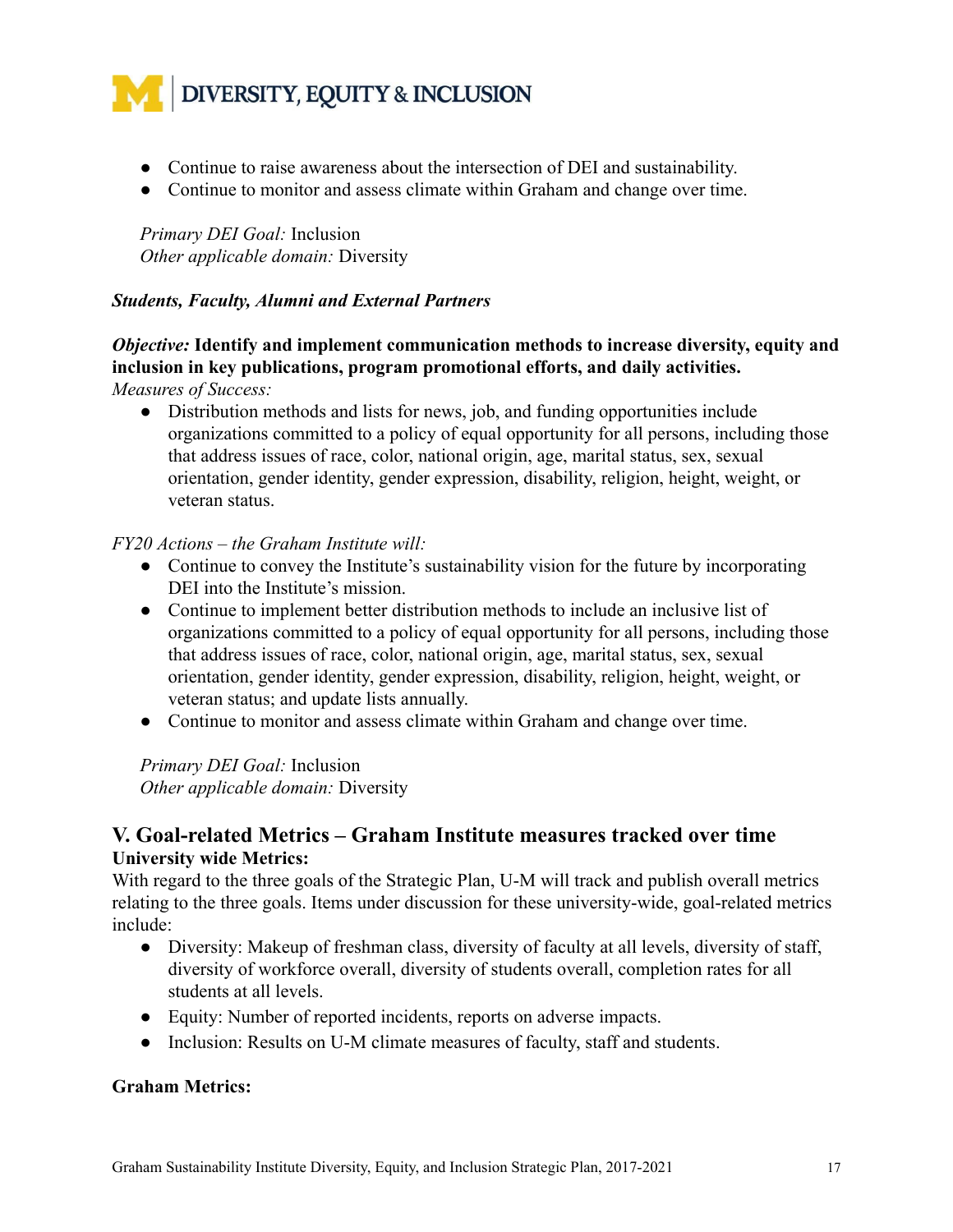

In this section, each school, college or unit should record a few ultimate "local" measures which, as they are tracked across time, will demonstrate the impact of their strategies and actions on the three goals.

- **● Diversity:** Make-up of staff, student body, leadership, program/project advisors, and external partners.
- **Equity:** Demographics of staff promoted and within salary bands; number of reported incidents; reports on adverse impacts; number of participants in professional development opportunities.
- **Inclusion:** Fostering a welcoming and friendly environment, measure the number of participants in diversity training, track the number of participants in strategic plan iterations, and review climate survey results.

# **VI. Action Planning Tables with Details and Accountabilities**

Details, accountabilities and resource needs are included under each objective in section IV. Graham's action planning tables with details and accountabilities attached (Appendix A).

# **VII. Plans for Supporting, Tracking, and Updating the Strategic Plan**

Mary Kay Phelps, Executive Secretary, with oversight provided by Andrew Horning, Managing Director, will ensure the Graham Sustainability Institute DEI Strategic Plan is executed, with assistance from the Graham Diversity Planning Team in tracking and supporting the plan implementation, and:

- Mehjabeen Moulvi, Administrative Issues
- Elizabeth LaPorte, Education Program and general DEI Issues
- Communications Manager, Communications Issues
- Program leads and additional staff members, as necessary

The Graham Diversity Planning Team will conduct a review of the plan each summer with multiple constituencies as appropriate, and will gather feedback and additional ideas to be implemented throughout the fiscal year. The Graham Institute will provide a summary report to U-M leadership annually. Additional reports may include:

- A midyear status report on progress, presented to Graham leadership in January each year; and
- A final report, including an evaluation of current year success measures, accomplishments against the plan, and future plan year recommendations, presented to Graham leadership and constituencies in the fall each year.